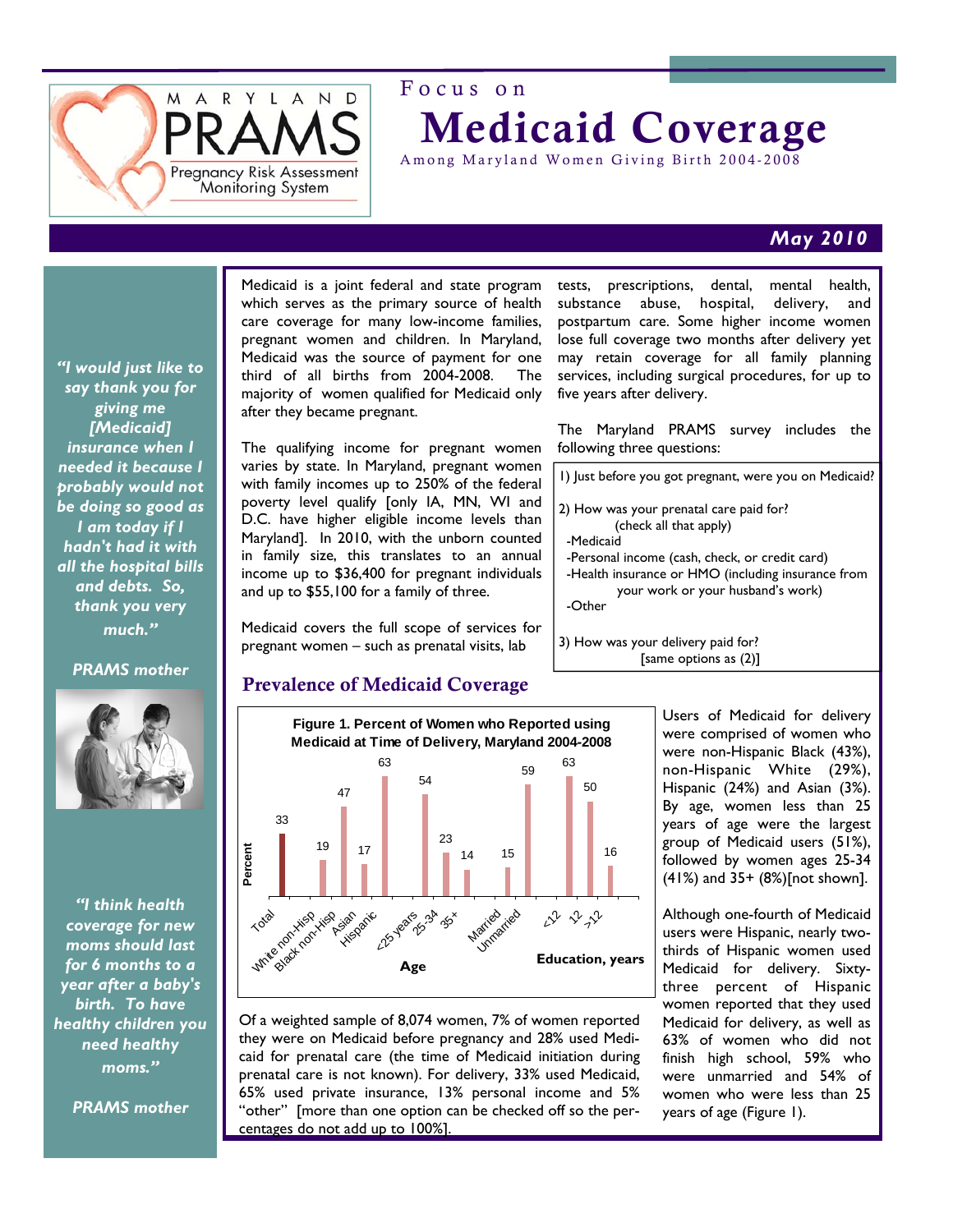# Maternal Factors Reported by Women with Private and Medicaid Coverage

| Table 1. Factors Associated with Private and Medicaid Health Cov-<br>erage at Time of Delivery, Maryland 2004-2008                                                                                                                              |                                                           |                                                                            |
|-------------------------------------------------------------------------------------------------------------------------------------------------------------------------------------------------------------------------------------------------|-----------------------------------------------------------|----------------------------------------------------------------------------|
| Factor*                                                                                                                                                                                                                                         | Private/<br><b>HMO</b><br>℅                               | Medicaid<br>%                                                              |
| Folic acid, daily, one month pre-pregnancy                                                                                                                                                                                                      | 38                                                        | 18                                                                         |
| Unintended pregnancy                                                                                                                                                                                                                            | 30                                                        | 58                                                                         |
| First trimester prenatal care<br>Late (after Ist trimester) or no care                                                                                                                                                                          | 88<br>13                                                  | 57<br>43                                                                   |
| Reasons for late prenatal care<br>Couldn't get appointment<br>Not enough money<br>No transportation<br>Unable to take off from work<br>Doctor would not start care<br>Didn't have Medicaid card<br>No child care<br>Didn't want pregnancy known | 8<br>3<br>$\overline{2}$<br>3<br>5<br><b>NA</b><br>2<br>3 | 21<br>28<br>$\mathsf{I}$<br>7<br>$\mathbf{1}$<br>22<br>8<br>$\overline{0}$ |
| Tobacco use, last 3 months pregnancy                                                                                                                                                                                                            | 6                                                         | 15                                                                         |
| Alcohol use, any, last 3 months pregnancy<br>*Binge drinking, last 3 months pregnancy                                                                                                                                                           | 10<br>0.3                                                 | 4<br>۰                                                                     |
| Partner abuse, before/during pregnancy                                                                                                                                                                                                          | 4                                                         | 12                                                                         |
| Dental cleaning during pregnancy                                                                                                                                                                                                                | 45                                                        | 26                                                                         |
| Postpartum depression                                                                                                                                                                                                                           | 12                                                        | 8                                                                          |
| Breastfed, ever<br>Breastfed 10+ weeks                                                                                                                                                                                                          | 82<br>58                                                  | 73<br>42                                                                   |
| Infant sleep position, back                                                                                                                                                                                                                     | 72                                                        | 60                                                                         |
| *Postpartum contraception                                                                                                                                                                                                                       | 82                                                        | 85                                                                         |
| Infant low birth weight                                                                                                                                                                                                                         | 7                                                         | 9                                                                          |
| *Premature delivery                                                                                                                                                                                                                             | 9                                                         | 0                                                                          |

\*For all factors **except** binge drinking, postpartum contraception and premature delivery, differences between private insurance and Medicaid were significant (p<0.05)

*"Mothers need insurance so that they can start prenatal care early in order for babies to be healthy."* 



Compared to women with private insurance, women with Medicaid at time of delivery reported approximately twice the prevalence of unintended pregnancy, late-pregnancy cigarette smoking, partner abuse, lack of prenatal dental cleaning, late-pregnancy binge drinking episodes, (5 or more drinks on one occasion) and insufficient consumption of preconception folic acid. Postpartum depression was also more prevalent among women using Medicaid. Medicaid users had significantly lower rates of alcohol use of any amount (not only binges), breastfeeding their infants (initiation and maintaining breastfeeding for greater than 10 weeks), and putting their infants to sleep on their backs. Rates of postpartum contraception and premature delivery were not significantly different (Table 1).

Nearly half of women with Medicaid at the time of delivery reported initiation of prenatal care after the 1st trimester and had 2-3 times higher rates of problems getting an appointment, paying for care, arranging transportation, obtaining child care and wanting to keep the pregnancy secret. **It is not known whether these associations occurred prior to or after application for Medicaid coverage.** 

In the most recent year analyzed (2008), over a third of births in Maryland were covered by Medicaid. The percentage of Maryland births that was covered by Medicaid has steadily risen from 2004 (29%) to 2008 (35%) (Figure 2). The percentage of births covered by private health insurance or HMO has decreased from 66% (2004) to 63% (2008).

> Figure 2. Medicald Coverage by Percentage of Total Births, Maryland 2004-2008

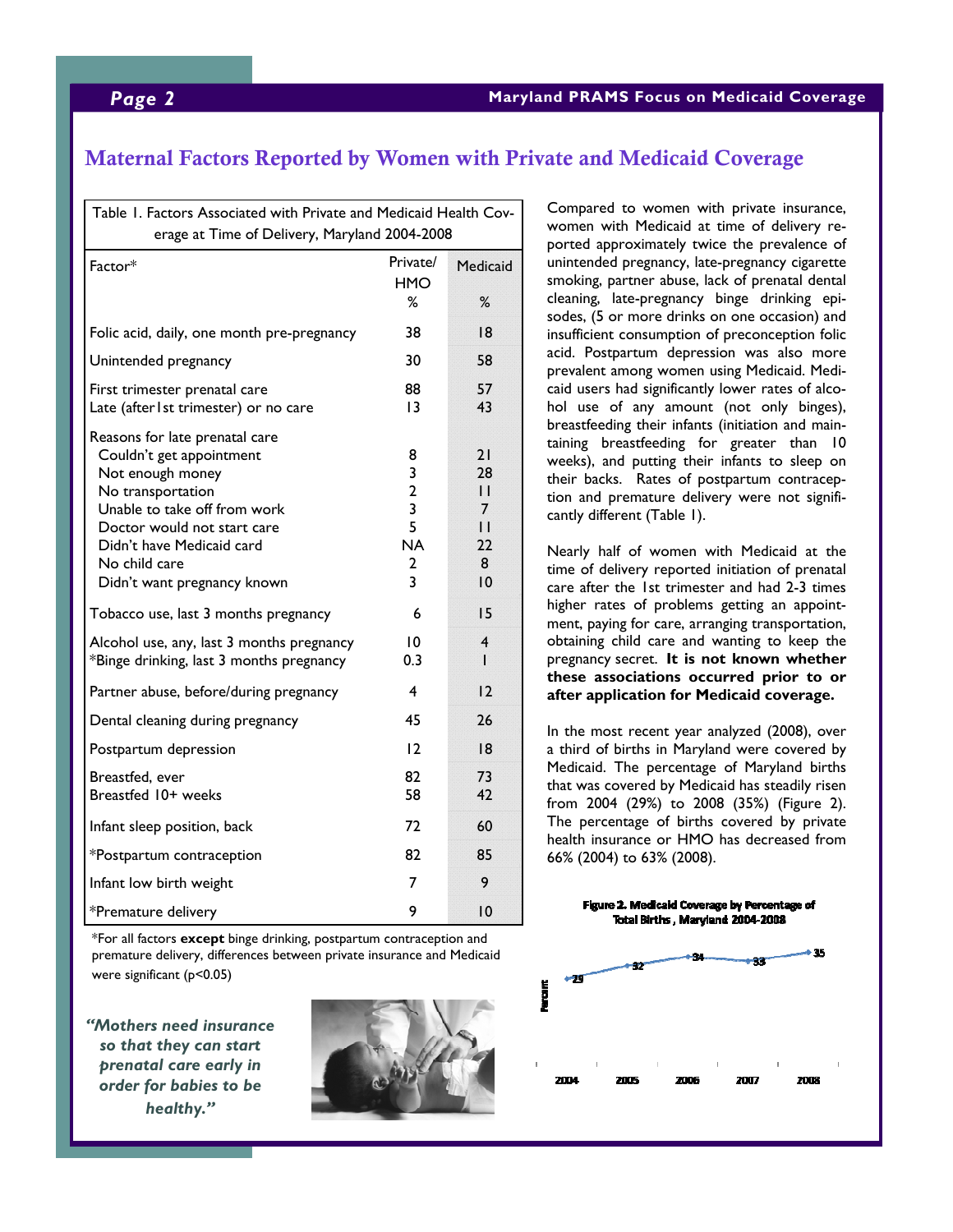### **Maryland PRAMS Focus on Medicaid Coverage** *Page 3*

### Figure 3. Reported Preconception and Prenatal Stressors by Health Coverage at Time of Delivery, Maryland 2004-2008



Stressors *"I was a single woman when my fiancé and I found out we were pregnant with twins. Because of my low salary, I was accepted for Medical Assistance. Because of the help from the state, I had a wonderful experience."* 

When asked about things that may have happened during the 12 months before their baby was born, women who used Medicaid for delivery reported stressors such as "partner said he didn't want me to get pregnant", and "someone close to me had a bad problem with drinking or drugs" at approximately twice the rate as women who used private insurance or an HMO (Figure 3).

### **Summary**

One-third of Maryland mothers reported they were covered by Medicaid at the time of their delivery. Medicaid coverage was most prevalent among women who were Black, Hispanic, non-high school graduates, unmarried and under 25 years of age.

Unhealthy behaviors and stressors such as cigarette smoking, insufficient prepregnancy folic acid ingestion, late initiation of prenatal care, unintended pregnancy, homelessness, and separation or divorce were significantly more prevalent among women who used Medicaid for payment of labor and delivery. Medicaid eligible pregnant women must apply, and be enrolled in Medicaid earlier in pregnancy in order to access care. Women not eligible for Medicaid coverage except for labor and

Women who used Medicaid also reported that they were "homeless", "got separated or divorced" and "I or my husband or partner went to jail" at three or more times the rate of women with private insurance.



delivery must also have access to prenatal care. Furthermore, access to health care and support services **before** pregnancy would improve the health of women by the time they enter prenatal care and thereby improve pregnancy outcomes for both mother and infant.

Large numbers of women at high risk of poor pregnancy outcomes have their maternity care funded by Medicaid and the volume has increased yearly**.** Medicaid has been an invaluable partner within the state maternal and child health infrastructure to fund, design and implement cost effective programs and community services. As we continue this collaborative effort, we will need to be responsive to the expanding needs of the growing Medicaid population in order to ensure that more babies are born healthy.

*"I could not find a dentist during my pregnancy that would participate with Medicaid."* 

*"Thoughts about how to pay the bills during pregnancy can cause depression and PIH [pregnancy induced hypertension] and other health issues. "* 

 *PRAMS Mothers*